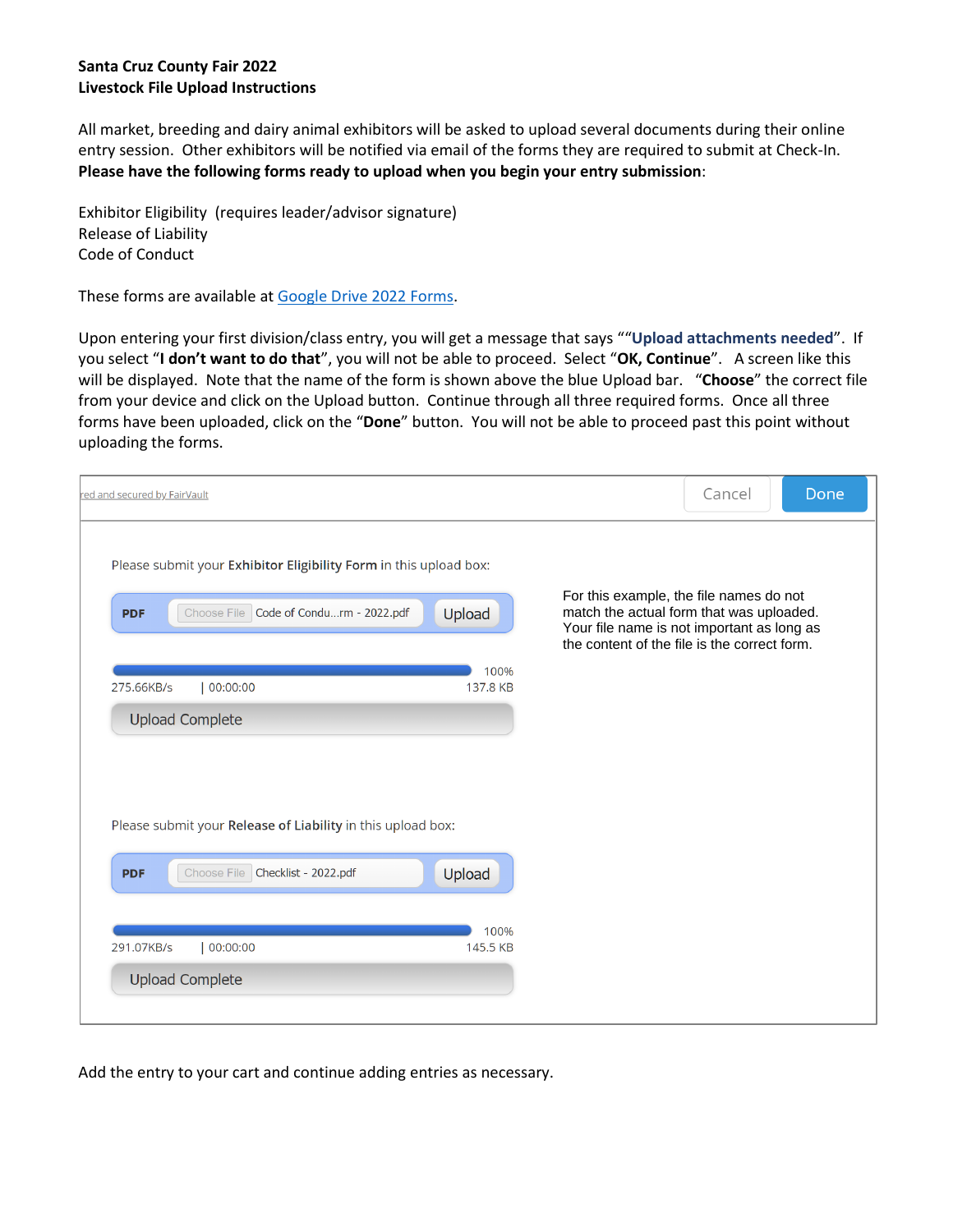## **Division-Specific Forms**

If the division you entered requires additional forms, you will see a message box like this once you check out.



Market animals require a bill of sale or other proof of ownership if you raised your animal yourself. They also require a Declaration of Medication form. Breeding animals required registration papers for purebred animals and proof of ownership for unregistered animals. Note the presence of a Photo upload bar. Photos will be used for market animals in the online auction system for add-ons only this year.

If you have entered more than one species or division, note the name of the division at the top of the screen. Also note that the upper left corner shows "1 of X." If X is 2 or more, you'll need to click on the number on the right to walk through each entry that requires forms. An instructional video is available if you "Press for Instructions".

| 1<br>of<br>$\vert$ 1                           | <b>Press for Instructions</b>    |                                       | <b>Livestock Test</b> |
|------------------------------------------------|----------------------------------|---------------------------------------|-----------------------|
| <b>WEN: B2A8E6</b>                             | <b>Division:</b> 4-H Market Hogs | Class: 010 One Market Hog, 210 to 285 |                       |
| <b>Bill of Sale</b>                            |                                  | <b>Entry Description</b>              |                       |
| Choose File<br>No file chosen<br><b>PDF</b>    | Upload                           |                                       |                       |
|                                                |                                  | 11                                    |                       |
|                                                |                                  |                                       |                       |
|                                                |                                  |                                       |                       |
| <b>Medication Cert</b>                         |                                  |                                       |                       |
| Choose File No file chosen<br>PDF <sub>2</sub> | Upload                           |                                       |                       |
|                                                |                                  |                                       |                       |
|                                                |                                  |                                       |                       |
|                                                |                                  |                                       |                       |
| Choose File<br>No file chosen<br><b>PHOTO</b>  | Upload                           |                                       |                       |
|                                                |                                  |                                       |                       |

If you don't have all of the required, division-specific forms at the time of entry, you can come back into the system to upload them later, but they must be uploaded by August 25. The photo must be uploaded by September 6.